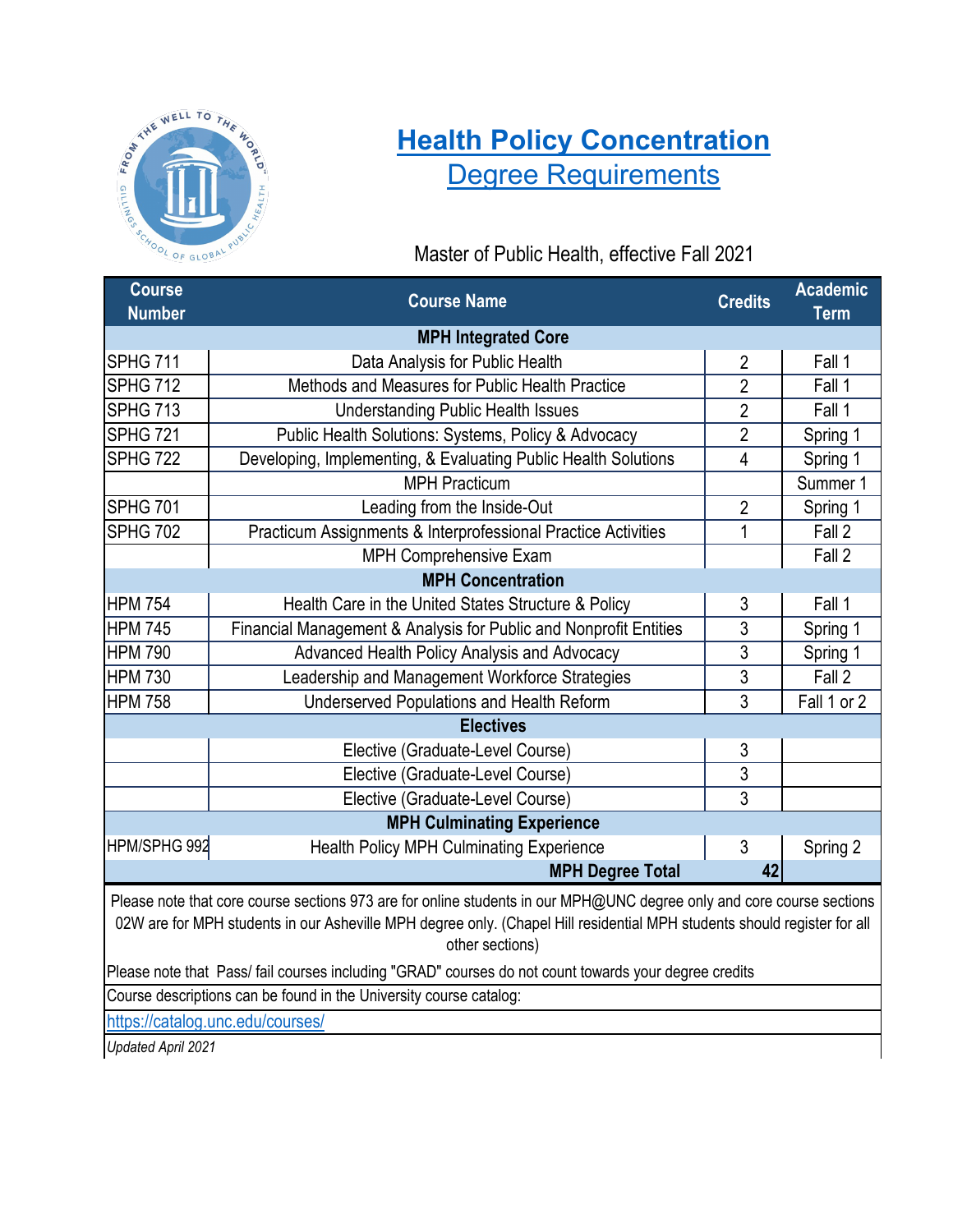

## **[Health Policy Concentr](https://sph.unc.edu/resource-pages/master-of-public-health/health-policy-concentration/)ation** Required Course Plan & Sequence

Master of Public Health, effective Fall 2021 - 21 Mos.

| <b>Course</b><br><b>Number</b>                                                                                        | <b>Course Name</b>                                                   | <b>Credits</b>   | <b>Degree</b><br><b>Requirement</b> |  |
|-----------------------------------------------------------------------------------------------------------------------|----------------------------------------------------------------------|------------------|-------------------------------------|--|
|                                                                                                                       | Fall 1                                                               |                  |                                     |  |
| SPHG 711                                                                                                              | Data Analysis for Public Health                                      | $\overline{2}$   | Core                                |  |
| <b>SPHG 712</b>                                                                                                       | Methods and Measures for Public Health Practice                      | $\overline{2}$   | Core                                |  |
| SPHG 713                                                                                                              | <b>Understanding Public Health Issues</b>                            | $\overline{2}$   | Core                                |  |
| <b>HPM 754</b>                                                                                                        | Health Care in the United States Structure & Policy                  | 3                | Concentration                       |  |
|                                                                                                                       | <b>Semester Hours</b>                                                | $\boldsymbol{9}$ |                                     |  |
|                                                                                                                       | <b>Spring 1</b>                                                      |                  |                                     |  |
| <b>SPHG 721</b>                                                                                                       | Public Health Solutions: Systems, Policy & Advocacy                  | $\overline{2}$   | Core                                |  |
| <b>SPHG 722</b>                                                                                                       | Developing, Implementing, & Evaluating Public Health Solutions       | 4                | Core                                |  |
| <b>SPHG 701</b>                                                                                                       | Leading from the Inside-Out                                          | $\overline{2}$   | Core                                |  |
| <b>HPM 790</b>                                                                                                        | Advanced Health Policy Analysis and Advocacy                         | 3                | Concentration                       |  |
| <b>HPM 745</b>                                                                                                        | Financial Management & Analysis for Public and Nonprofit Entities    | $\overline{3}$   | Concentration                       |  |
|                                                                                                                       | <b>Semester Hours</b>                                                | 14               |                                     |  |
| <b>Summer 1</b>                                                                                                       |                                                                      |                  |                                     |  |
|                                                                                                                       | <b>MPH Practicum</b>                                                 |                  | Core                                |  |
| Fall 2                                                                                                                |                                                                      |                  |                                     |  |
|                                                                                                                       | MPH Comprehensive Exam                                               |                  | Core                                |  |
| <b>SPHG 702</b>                                                                                                       | Practicum Assignments & Interprofessional Practice Activities        | 1                | Core                                |  |
| <b>HPM 730</b>                                                                                                        | Leadership and Management Workforce Strategies                       | $\overline{3}$   | Concentration                       |  |
| <b>HPM 758</b>                                                                                                        | Underserved Populations and Health Reform (can be taken Fall 1 or 2) | $\overline{3}$   | Concentration                       |  |
|                                                                                                                       | Elective (Graduate-Level Course)                                     | $\overline{3}$   | Elective                            |  |
|                                                                                                                       | <b>Semester Hours</b>                                                | 10               |                                     |  |
|                                                                                                                       | <b>Spring 2</b>                                                      |                  |                                     |  |
| <b>SPHG 992</b>                                                                                                       | <b>Health Policy MPH Culminating Experience</b>                      | 3                | Concentration                       |  |
|                                                                                                                       | Elective (Graduate-Level Course)                                     | 3                | Elective                            |  |
|                                                                                                                       | Elective (Graduate-Level Course)                                     | 3                | Elective                            |  |
|                                                                                                                       | <b>Semester Hours</b>                                                | 9                |                                     |  |
|                                                                                                                       | <b>MPH Degree Total</b>                                              | 42               |                                     |  |
| Please note that core course sections 973 are for online students in our MPH@UNC degree only and core course sections |                                                                      |                  |                                     |  |

online students in our MPH@UNC degree only 02W are for MPH students in our Asheville MPH degree only. (Chapel Hill residential MPH students should register for all other sections)

Students may choose to take HPM 758 the fall of their first year.

Please note that Pass/ fail courses including "GRAD" courses do not count towards your degree credits

Course descriptions can be found in the University course catalog:

https://catalog.unc.edu/courses/

*Updated April 2021*